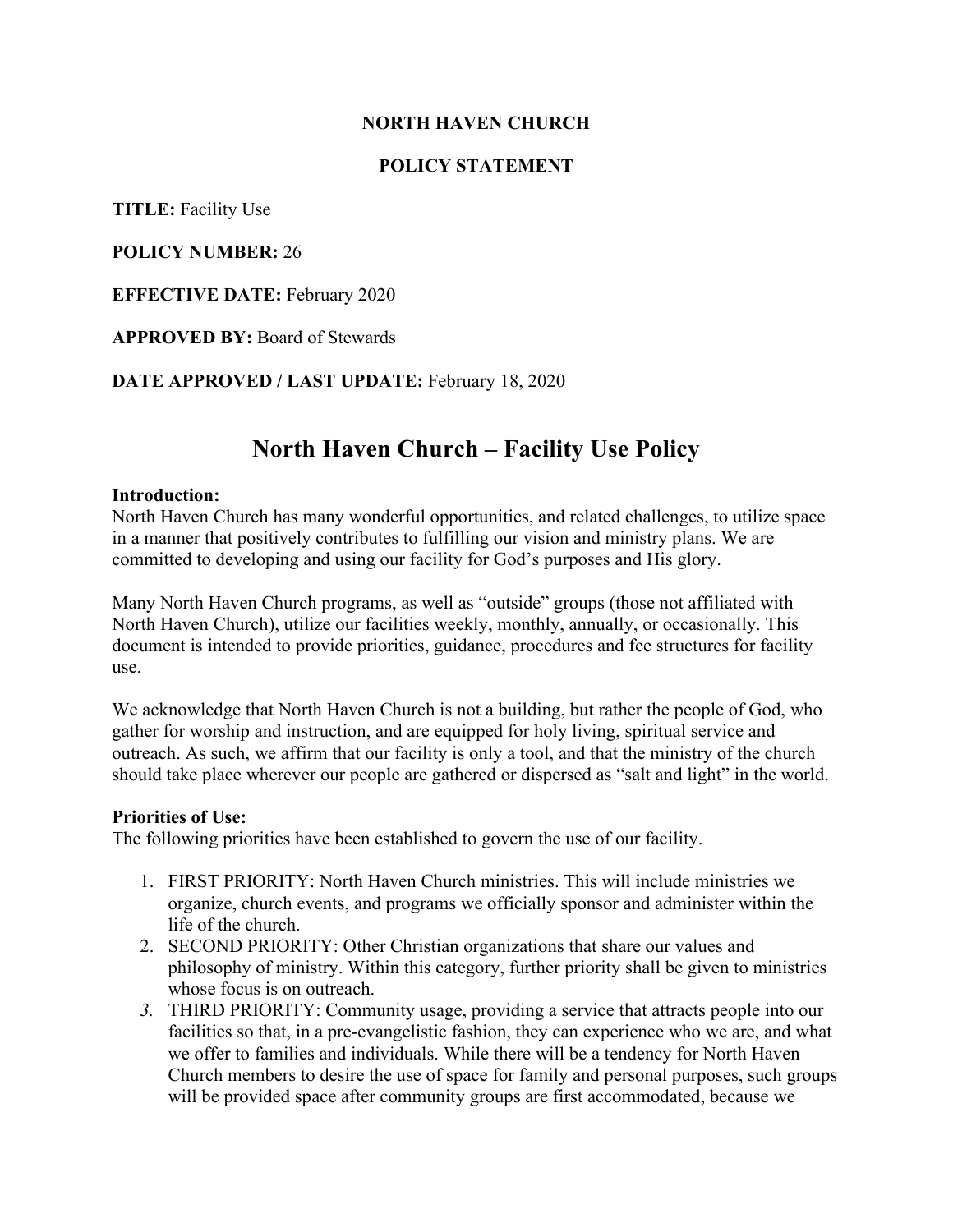desire our facility to be used for outreach exposure and purposes. *Note: This priority of usage will be limited to non-profit organizations and civic associations whose philosophy does not need to be Christian based but must not be antagonistic to Christian values.*

- 4. FOURTH PRIORITY: North Haven Church members who desire to use church facilities for family and personal purposes.
- *5.* FIFTH PRIORITY: "For profit" organizations seeking temporary space. *Note: The philosophy of these organizations does not need to be Christian based but must not be antagonistic to our Christian values.*

## Procedures:

The intent of North Haven Church is to provide a quality experience for ministries of the church and for other organizations using the building. The following procedures are critical to our success.

- 1. Facilities are made available according to the stated priorities and then on a first come, first serve basis. Ministries of the church will not have automatic access to a particular space or particular dates unless they have planned ahead to reserve that space and date.
- 2. Space scheduling is to be filled out and submitted, either through the North Haven Church website, the North Haven Church app, or through the physical paper request form (located on-site). All requests made online and through the app go directly to the Church Administrator. If a physical paper request form is filled-out, it should be given directly to the Church Administrator, or put it that person's mailbox. The Church Administrator will then enter the required information into an online database that will be automatically sent to the Facilities Manager and Senior Pastor for space approval. Once approval is secured, an approval response will be sent to the requesting party, and the space will be scheduled on the church calendar.
- 3. Facilities will be made available for affiliated groups (church members, regular attenders, and supported ministries) and will only require reimbursement of out-of-pocket expenses (paper and kitchen supplies, utilities such as extra trash pickup, laundry of tablecloths, personnel payments, equipment use, etc.). If the group includes a church key holder, and does their own set-up and clean-up, an official "host" will not be required.
- 4. Facilities will be made available on a fee basis for non-affiliated groups and others depending on the event. For some events, a nominal amount will be charged for services provided based on the most recent fee schedule.
- 5. The Facilities Manager, and/or subsequent staff and volunteers, will handle all room setup and teardowns. Set-up plans and diagrams are to be submitted in advance to the Facilities Manager to approve and execute. The Facilities Manager handles basic set-up needs, but more specific needs may need to be handled by the requesting party, as long as that set-up is in agreement with the Facilities Manager regarding day and time. Depending on the event, an approved audio/visual team member may be required with a possible additional cost.
- 6. Food and beverages may be served in all rooms with the exception of the Sanctuary. No red colored beverage, alcohol, or tobacco may be used within our facility. Church staff or the Board of Stewards may request additional restrictions depending on the event.
- 7. Kitchen use for priorities must be included in the original request for approval. Appropriate fees for the kitchen will apply.